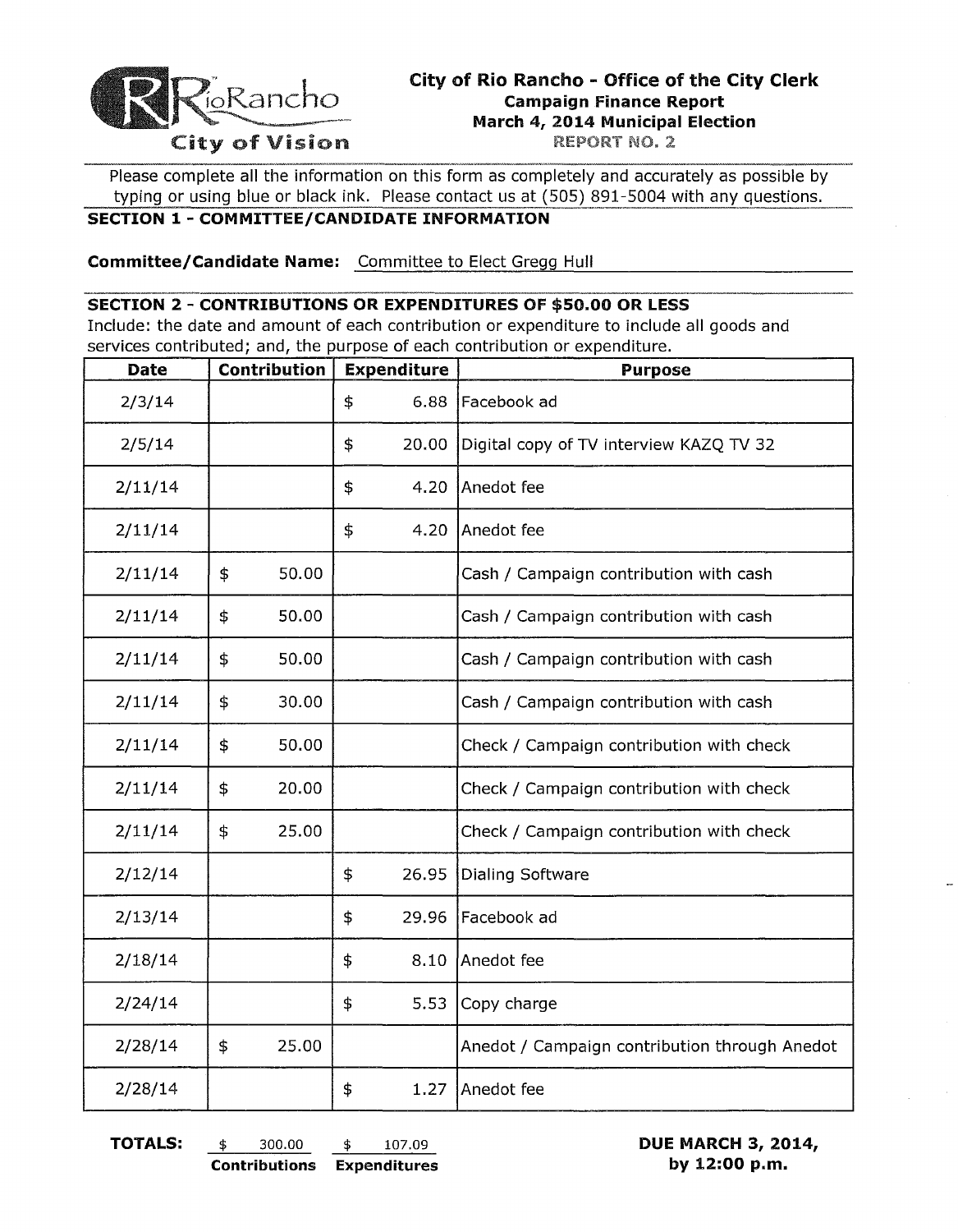## **CITY OF RIO RANCHO - CAMPAIGN FINANCE** REPORT NO. 2,

#### ~~GE\_~: **Committee Name:** ...\_,\_\_\_\_,~..\_\_\_. Committ~~!9..Elect..Gregg Hull , \_.\_\_\_\_\_

**SECTION 3 - CONTRIBUTIONS OR EXPENDITURES OF MORE THAN \$50.00 (Cumulative)** 

Include: the name and address of the person or entity from whom any cumulative contribution or expenditure of more than \$50.00 was received or made; the date and amount of each contribution or expenditure to include all goods and services contributed; and, the purpose of each contribution or expenditure.

| Date                                                                            |                | Contribution Expenditure | Name/Address                                                                                | <b>Purpose</b>                                             |  |  |  |
|---------------------------------------------------------------------------------|----------------|--------------------------|---------------------------------------------------------------------------------------------|------------------------------------------------------------|--|--|--|
| 2/3/14                                                                          |                | \$<br>140.00             | Rio Rancho Chamber of Commerce /<br>4001 Southern BLVD, # B, Rio<br>Rancho, NM, 87124       | I love Rio Rancho Day                                      |  |  |  |
| 2/3/14                                                                          |                | 1,876.29<br>\$           | USPS -475 L'Enfant Plaza SW<br>Washington, D.C. 20260                                       | check $#1011 / 4$ th mailer                                |  |  |  |
| 2/5/14                                                                          |                | 1,000.00<br>\$           | Josh Hernandez / 7000 Sendoro<br>RD. NW, Albuquerque NM, 87114                              | Check #1012 / Consultant fees                              |  |  |  |
| 2/6/14                                                                          |                | 408.51<br>\$             | Dialing Service, LLC. / 8<br>Riverside Drive, Roswell<br>NM,88201                           | ROBO Calls / Computer calling service                      |  |  |  |
| 2/6/14                                                                          |                | \$<br>61.00              | USPS RioRancho NM - 900<br>Pinetree Rd SE, Rio Rancho, NM<br>87124                          | Camapign Post Office Box                                   |  |  |  |
| 2/10/14                                                                         |                | 67.81<br>\$              | Jones Inventor / 1857 Doral Park<br>Rd, Rio Rancho, NM 87124                                | Check #1013 / Reimbursement for Meet<br>and Greet supplies |  |  |  |
| 2/11/14                                                                         | \$<br>100.00   |                          | David Heil / 160 Itasca Rd<br>Rio Rancho, NM 87124                                          | Anedot / Campaign contribution through<br>anedot           |  |  |  |
| 2/11/14                                                                         | \$<br>100.00   |                          | Keith Dotson / 4486 Alpine Circle<br>S.E.<br>Rio Rancho, NM 87124                           | Anedot / Campaign contribution through<br>anedot           |  |  |  |
| 2/11/14                                                                         | \$<br>500.00   |                          | Lauren Blatt / 517 9TH ST NE<br>RIO RANCHO NM 87124                                         | Cash / Campaign contribution with cash                     |  |  |  |
| 2/11/14                                                                         | \$<br>80.00    |                          | Larry and Janice Ross / 1433<br>32nd Circle SE, Rio Rancho, NM,<br>87124                    | Cash / Campaign contribution with cash                     |  |  |  |
| 2/11/14                                                                         |                | 1,712.00<br>\$           | BWD Global - 1011 4th St NW,<br>Albuquerque, NM 87102                                       | Polling service                                            |  |  |  |
| 2/12/14                                                                         | 5,000.00<br>\$ |                          | Gregg Hull / P.O. Box15876 Rio<br>Rancho, NM, 87174                                         | Campaign loan from Gregg                                   |  |  |  |
| 2/12/14                                                                         |                | \$<br>580.16             | Rio Rancho Observer - 1594 Sara<br>Road - Suites D and E<br>Rio Rancho, NM 87124            | Campaign advertisment                                      |  |  |  |
| 2/12/14                                                                         |                | 50.66<br>\$              | Chili's Rio Rancho - 1001 Unser<br>Blvd SE, Rio Rancho, NM 87124                            | Campaign staff meeting                                     |  |  |  |
| 2/14/14                                                                         |                | \$<br>1,875.35           | USPS -475 L'Enfant Plaza SW<br>Washington, D.C. 20260                                       | Check # 1015 / 5th and 6th Mailer                          |  |  |  |
| 2/18/14                                                                         | 200.00<br>\$   |                          | Kenneth North / 2604 Nogales<br>Rd<br>Rio Rancho, NM 8714                                   | Anedot / Campaign contribution through<br>anedot           |  |  |  |
| 2/21/14                                                                         | 1,000.00<br>\$ |                          | All Power Electric, LLC / P.O.Box<br>73, Corrales, NM, 87048                                | Check / Campaign contribution with<br>check                |  |  |  |
| 2/21/14                                                                         | 150.00<br>\$   |                          | Lubricar, Inc. / 3520 Calle<br>Cuervo NW, Albuquerque, NM,<br>87114                         | Check / Campaign contribution with<br>check                |  |  |  |
| 2/24/14                                                                         |                | \$<br>52.94              | Chili's Rio Rancho - 1001 Unser<br>Blvd SE, Rio Rancho, NM 87124                            | Campaign staff meeting                                     |  |  |  |
| 2/24/14                                                                         |                | \$<br>150.00             | Rio Rancho Regional Chamber of<br>Commerce - 4001 Southern Blvd SE,<br>Rio Rancho, NM 87124 | Yearly Chamber dinner                                      |  |  |  |
| 2/26/14                                                                         |                | \$<br>120.00             | Rio Rancho FRW / 2884<br>Panarama Heights, Rio Rancho,<br>NM, 87124                         | Check # 1016 / Lincoln Day dinner                          |  |  |  |
| <b>DUE MARCH 3, 2014,</b><br><b>TOTALS:</b><br>\$<br>7,130.00<br>\$<br>8,094.72 |                |                          |                                                                                             |                                                            |  |  |  |

**Contributions Expenditures by 12:00 p.m.**